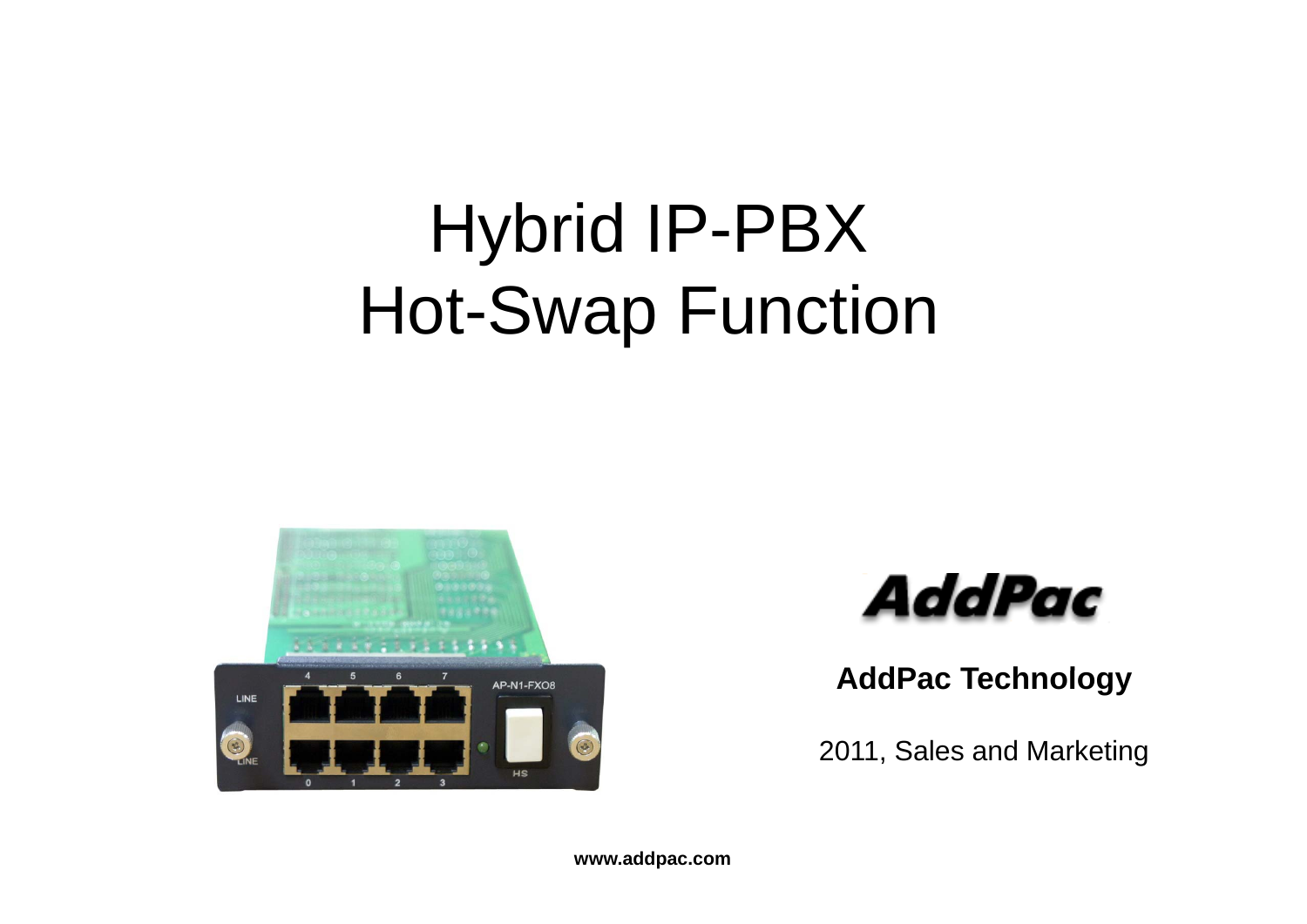### **Contents**

- •IPNext Hybrid IP-PBX Platform
- $\bullet$ Hot-Swap VoIP Modules for N1 Platform
- $\bullet$ Hot-Swap Function Overview
- System Architecture for Hot-Swap Service
- Example : IPNext187 VoIP Module Exchange

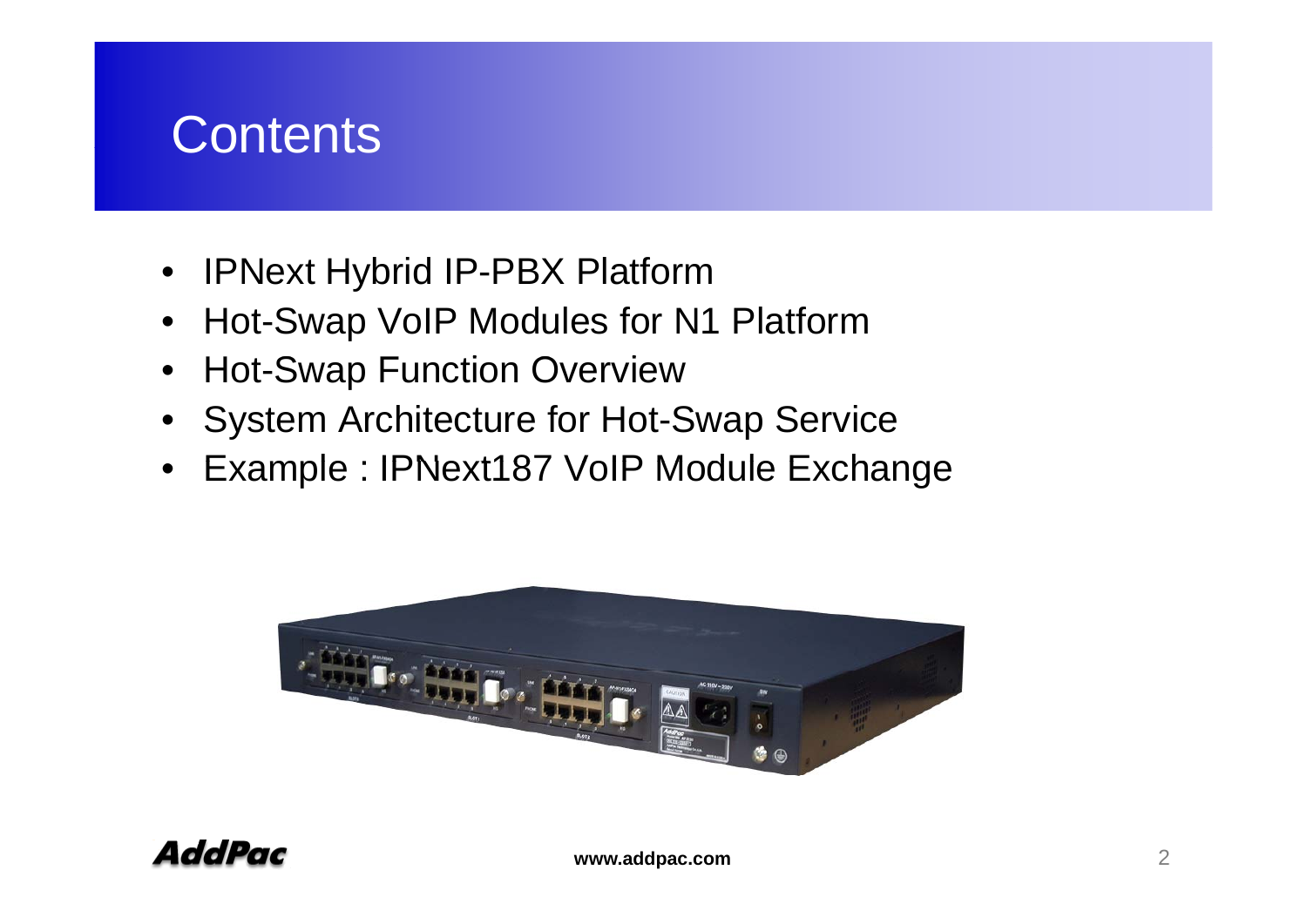# IPNext Hybrid IP-PBX Platform

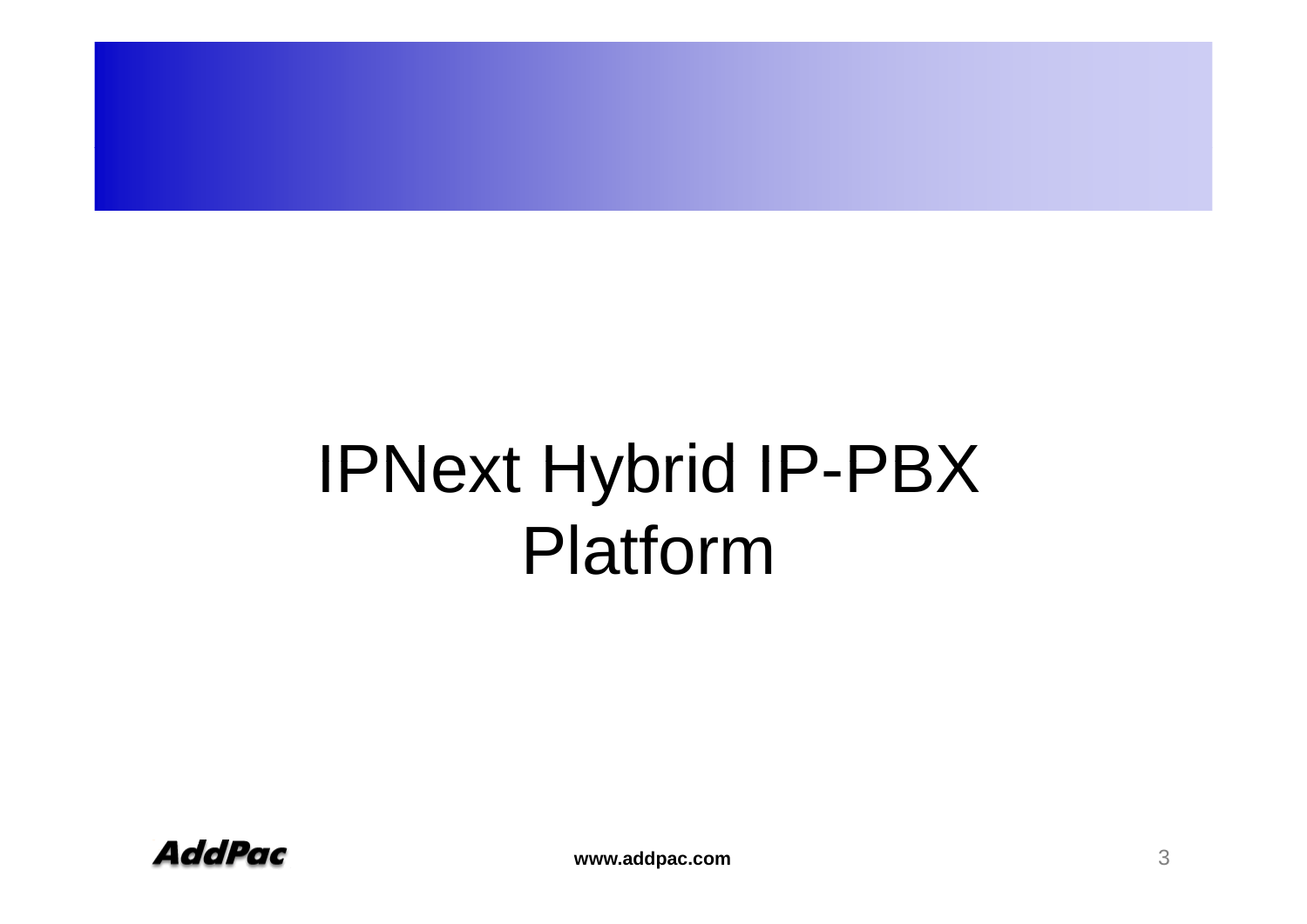## IPNext Hybrid IP-PBX N1 Platform

| <b>Model</b>                                                         |          | IPNext250                   | IPNext190                  | IPNext187                  | IPNext180                 |
|----------------------------------------------------------------------|----------|-----------------------------|----------------------------|----------------------------|---------------------------|
| <b>Service Features</b>                                              |          |                             | $\frac{1}{2}$              |                            |                           |
| <b>Registration User</b><br>Number                                   |          | 200                         | 150                        | 150                        | 100                       |
| <b>Concurrent Call User</b><br>Number                                |          | 100                         | 50                         | 50                         | 30                        |
| IPv4/IPv6 Dual<br><b>Stack Support</b>                               |          | Support                     | Support                    | Support                    | Support                   |
| <b>VoIP</b><br>Signaling                                             | Internal | <b>SIP</b>                  | <b>SIP</b>                 | <b>SIP</b>                 | <b>SIP</b>                |
|                                                                      | External | <b>H.323/SIP</b>            | <b>H.323/SIP</b>           | <b>H.323/SIP</b>           | <b>H.323/SIP</b>          |
| Powerful IVR, UMS,<br>Media Service, User<br><b>Presence Service</b> |          | Support                     | Support                    | Support                    | Support                   |
| <b>RTP Proxy Service</b><br>(IPv6, Private IP)                       |          | Support                     | Support                    | Support                    | Support                   |
| <b>LAN Port</b>                                                      |          | $\overline{2}$              | $\overline{2}$             | 2                          | 2                         |
| <b>VoIP Module Slots for</b><br><b>PSTN</b>                          |          | 10 Slots<br>(8 Port Module) | 4 Slots<br>(8 Port Module) | 3 Slots<br>(8 Port Module) | 2Slots<br>(8 Port Module) |
| <b>VoIP Interface</b>                                                |          | FXS, FXO, E1/T1             | FXS, FXO, E1/T1            | FXS, FXO, E1/T1            | FXS, FXO, E1/T1           |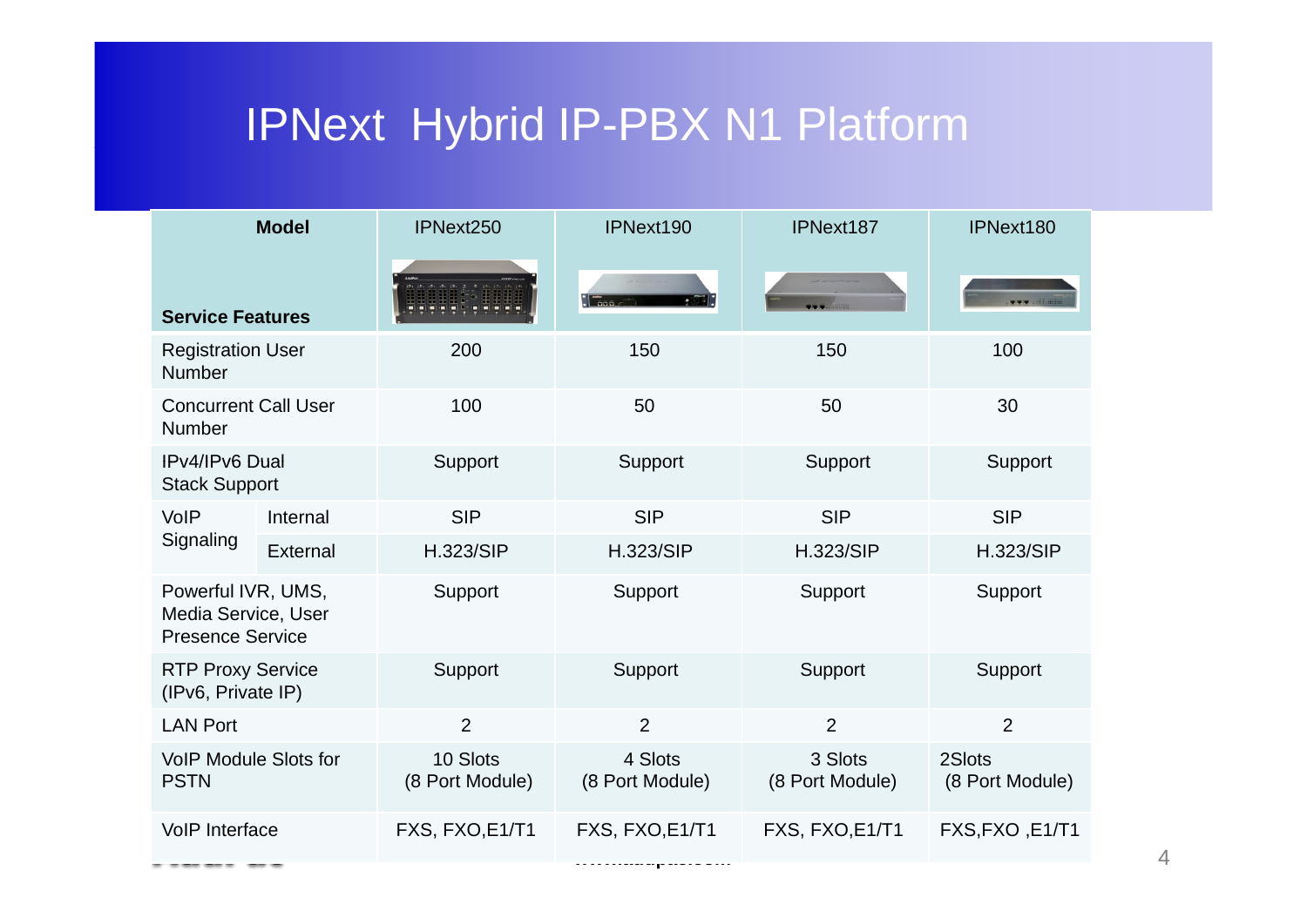# VoIP Modules for Hybrid IP-PBX N1 Platform

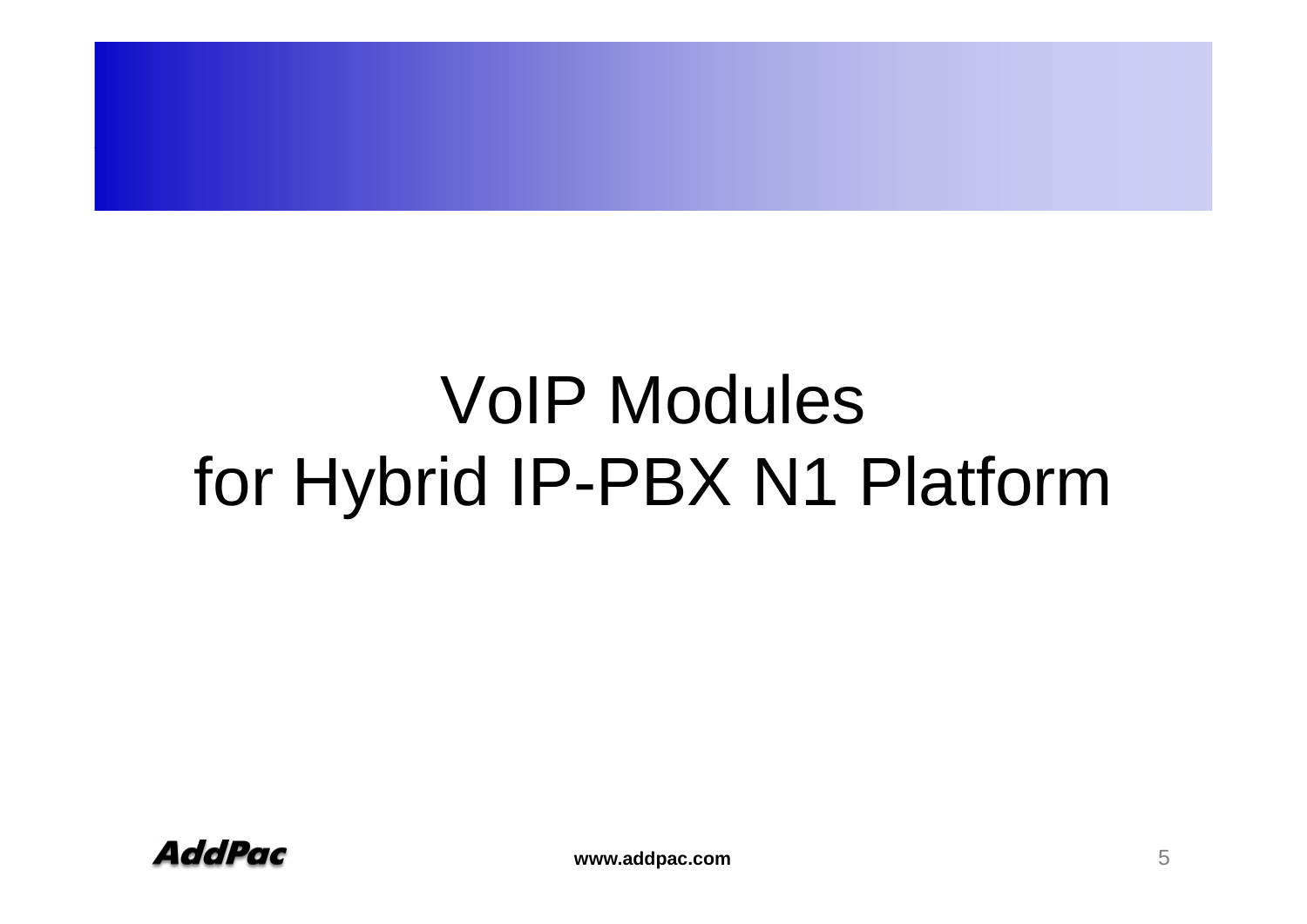### N1 Platform VoIP Modules

| <b>AP-N1-FXS8</b><br>8-Port FXS Voice Processing Module (8 x RJ11)              |  |
|---------------------------------------------------------------------------------|--|
| AP-N1-FXO8<br>8-Port FXO Voice Processing Module (8 x RJ11)                     |  |
| AP-N1-FXO4S4<br>4-Port FXO and 4-Port FXS Voice Processing<br>Module (8 x RJ11) |  |
| <b>AP-N1-E1T1</b><br>1-Port VoIP Digital E1/T1 Interface<br>Module(1xRJ45)      |  |
| <b>AP-N1-2E1T1</b><br>2-Port VoIP Digital E1/T1 Interface<br>Module(1xRJ45)     |  |



**High-end**

**DSP**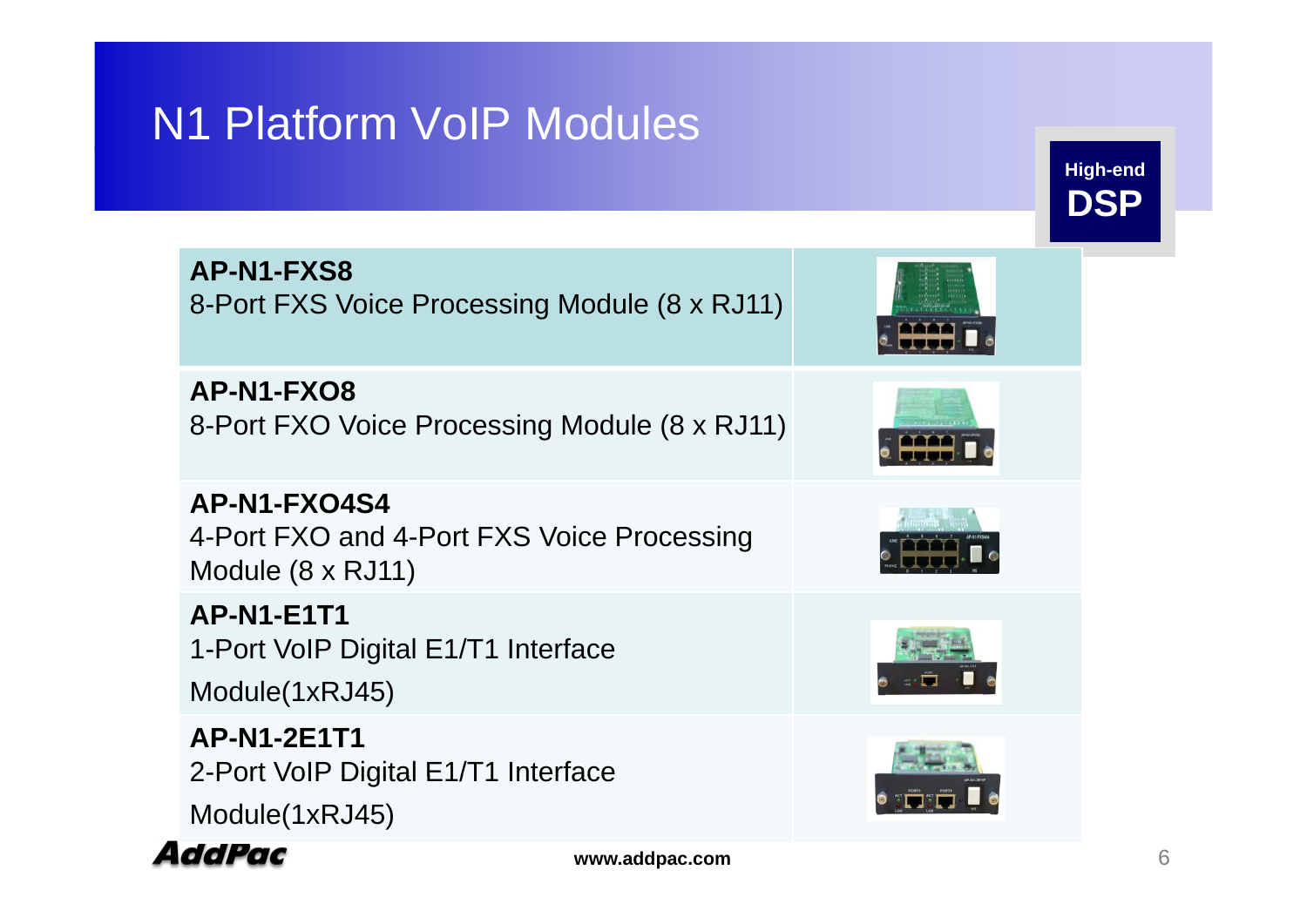### N1 Platform VoIP Modules

**High-end DSP**

**AP-N1-E&M4** 4-Port E&M Voice Processing Module (4 x RJ45)



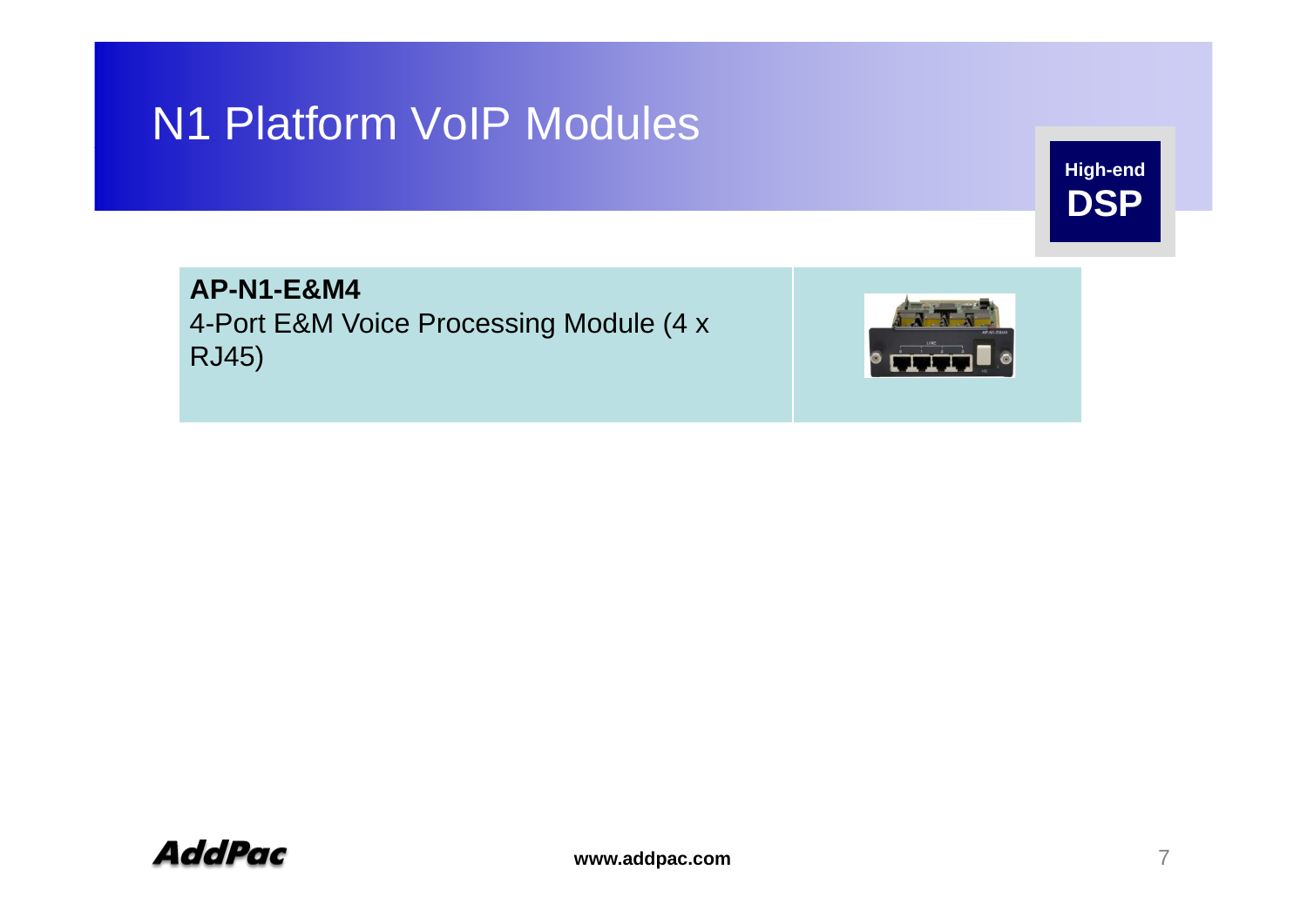### Hot-Swap Function Overview

#### • Hot-Swap Function

- To insert/delete a new VoIP module while in-service state.
- Support push button switch for a VoIP module Hot-Swap
- Support status check LED

### Example : IPNext180 Hybrid IP-PBX

Back Side





**www.addpac.com**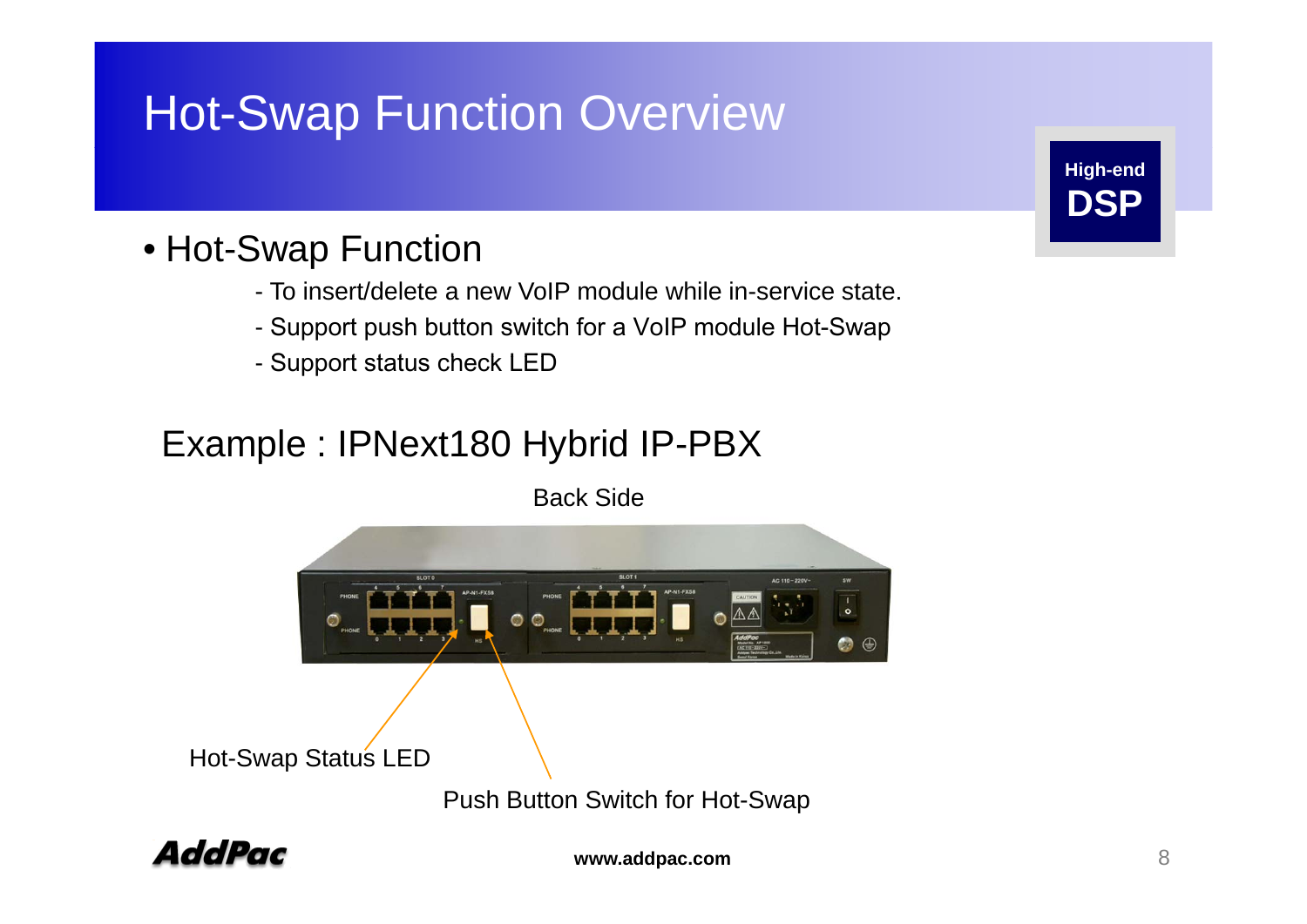### System Architecture for Hot-Swap Function

- 1. Hot-Swap LED ON
- 2. Push Hot-Swap Button
- 3. CPU Hot-Swap Register Polling
- $\overline{4}$  . 4. Bit High -> Low
- 5. Terminate Card Program
- 6. Hot-Swap LED OFF



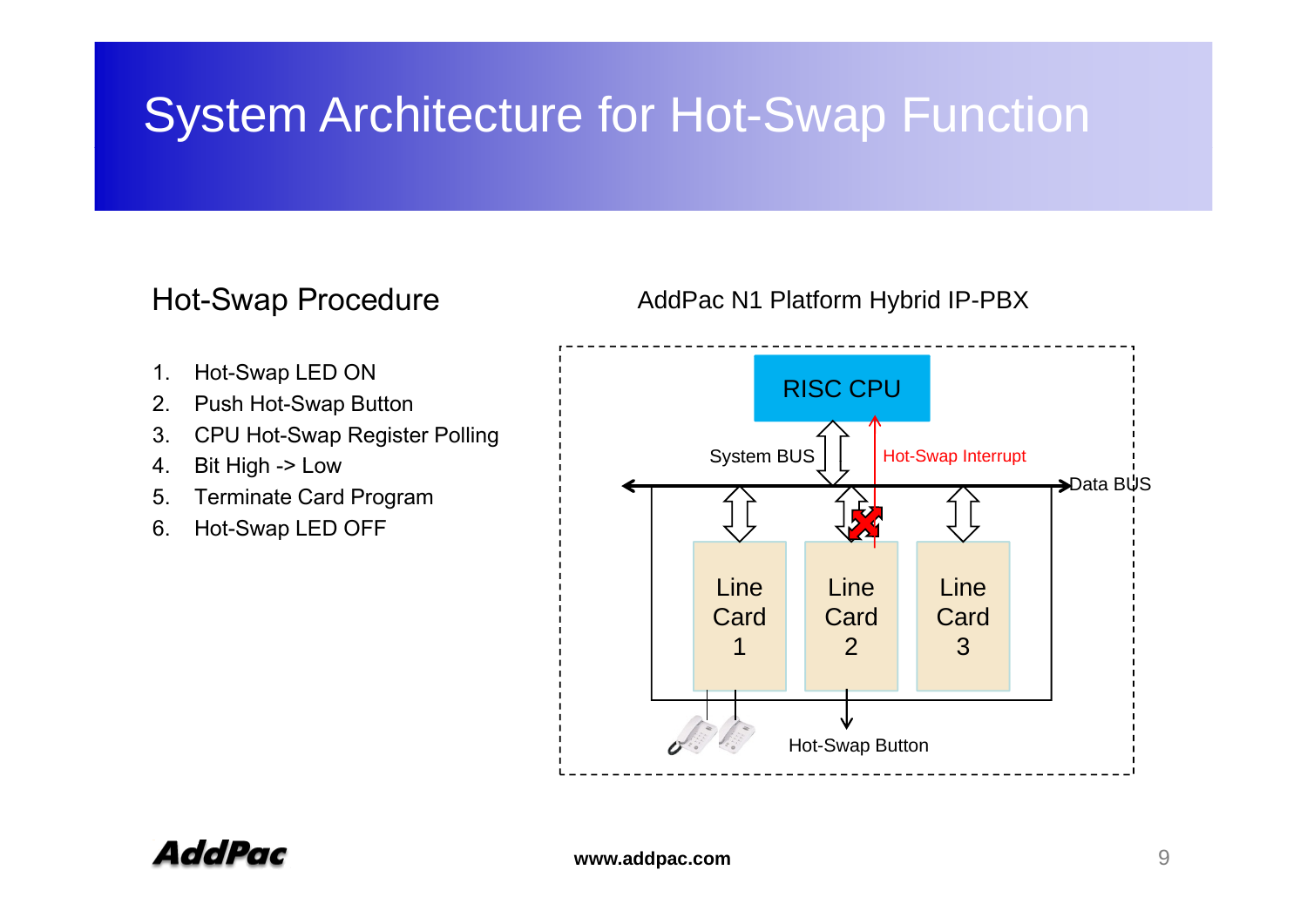### Example : IPNext187 VoIP Module Exchange